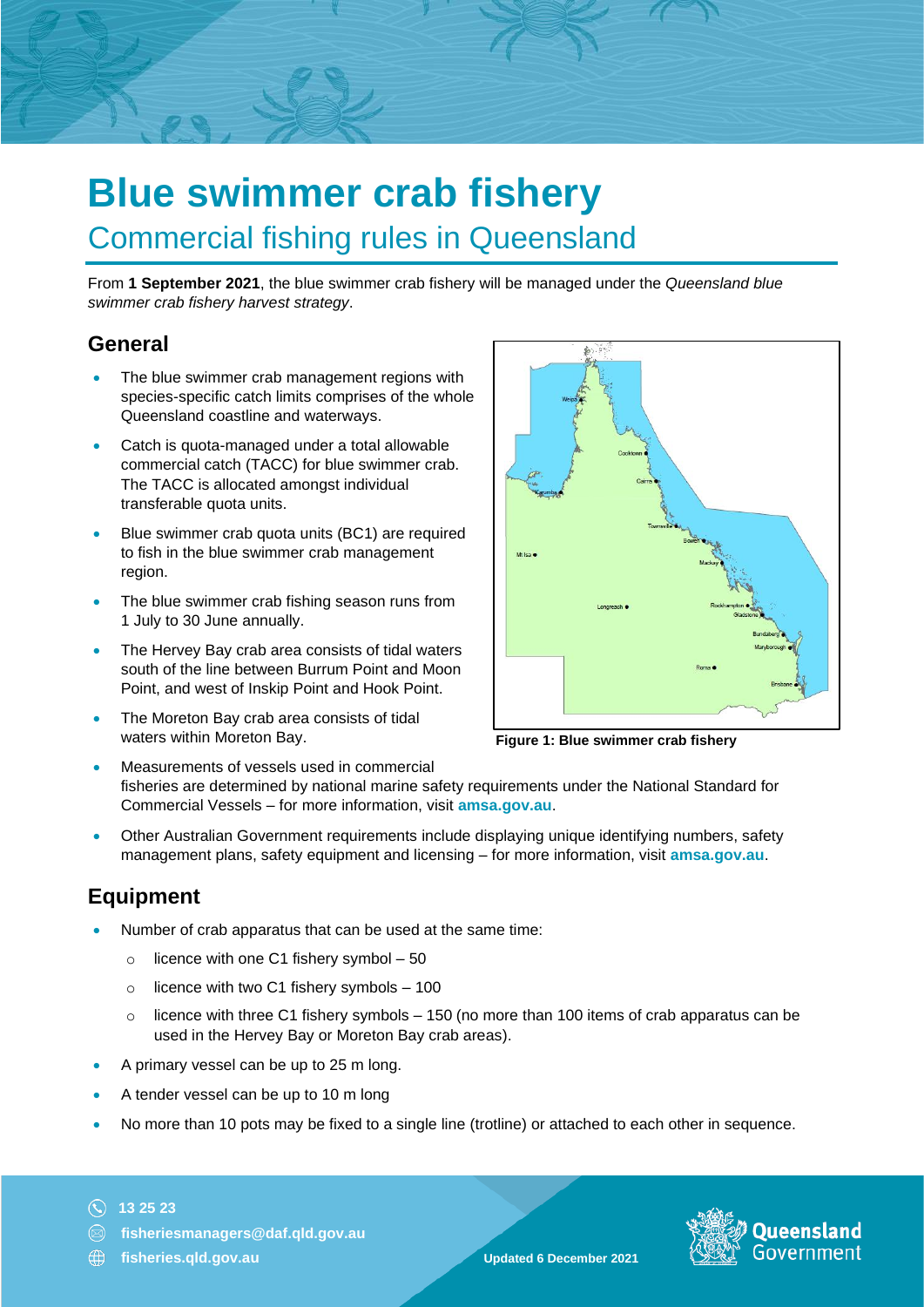- Unable to use two or more pots fixed to a single line or attached to each other in sequence in Moreton Bay (whole) waters south of latitude 27º18.430' south and waters of the Great Sandy Strait between Point Vernon and Moon Point.
- Any crab apparatus used to take mud crab must have escape vents installed.
- Marking crab apparatus:

| <b>Crab apparatus</b>                                                  | Must have a tag attached detailing the owner's name or boat<br>۰<br>mark of the primary boat being used                                                                                                                                                                                                                                                   |
|------------------------------------------------------------------------|-----------------------------------------------------------------------------------------------------------------------------------------------------------------------------------------------------------------------------------------------------------------------------------------------------------------------------------------------------------|
| Tying apparatus to a<br>fixed object                                   | Crab apparatus must be attached by rope to a fixed object above<br>the high water mark<br>Must have a tag attached to the rope above the high water mark<br>detailing the boat mark of the primary boat being used                                                                                                                                        |
| Tying apparatus to a<br>float                                          | Crab apparatus must be attached by rope to a float no less than<br>$\bullet$<br>15 cm in any dimension<br>Floats must be solid, light coloured and clearly visible on the<br>surface of the water, and marked with the boat mark for the<br>primary boat being used                                                                                       |
| Two items of crab<br>apparatus fixed to a line<br>(trotline)           | One end of the line must have two floats attached that are no less<br>than 15 cm in any dimension<br>Floats must be solid, light-coloured and clearly visible on the<br>۰<br>surface of the water, and marked with the boat mark for the<br>primary boat being used                                                                                       |
| Three or more items of<br>crab apparatus fixed to<br>a line (trotline) | One end of the line must have a float attached that is no less than<br>25 cm in any dimension<br>The other end of the line must have a flag attached to a float<br>$\bullet$<br>that is at least 2 m above the water<br>A tag must be attached to the line near the float or flag detailing<br>the number of crab apparatus that are attached to the line |

# **Fishing operation**

- Minimum legal size for blue swimmer crab is 11.5 cm between the notch at the base of the large lateral spine on one side of the crab and the notch at the base of the large lateral spine on the other side of the crab.
- Female mud crabs are regulated and must be immediately removed from crab apparatus and returned to the water.
- Immediately remove all regulated crabs from equipment and return to the water.
- An approved vessel tracking unit must be:
	- o installed as per the department's *Vessel tracking installation and maintenance standard*
	- $\circ$  installed on vessel/s and confirmed working prior to commencement of a fishing trip.

For more information, visit **[fisheries.gov.au](http://www.fisheries.gov.au/)**.

- Under Queensland fisheries legislation, an assistant fisher is no longer required to be within 800 m of a commercial fisher. However, Australian Maritime Safety Authority safety rules apply – for more information, visit **[amsa.gov.au](https://www.amsa.gov.au/)**.
- Fishers are allowed to fish in multiple quota-managed crab fisheries on the same fishing trip mud, blue swimmer and spanner crab.
- All commercial crabbing apparatus must be attended within a 7-day period of being set.
- Fishers must comply with marine park, Great Barrier Reef Marine Park Authority and go-slow zoning.